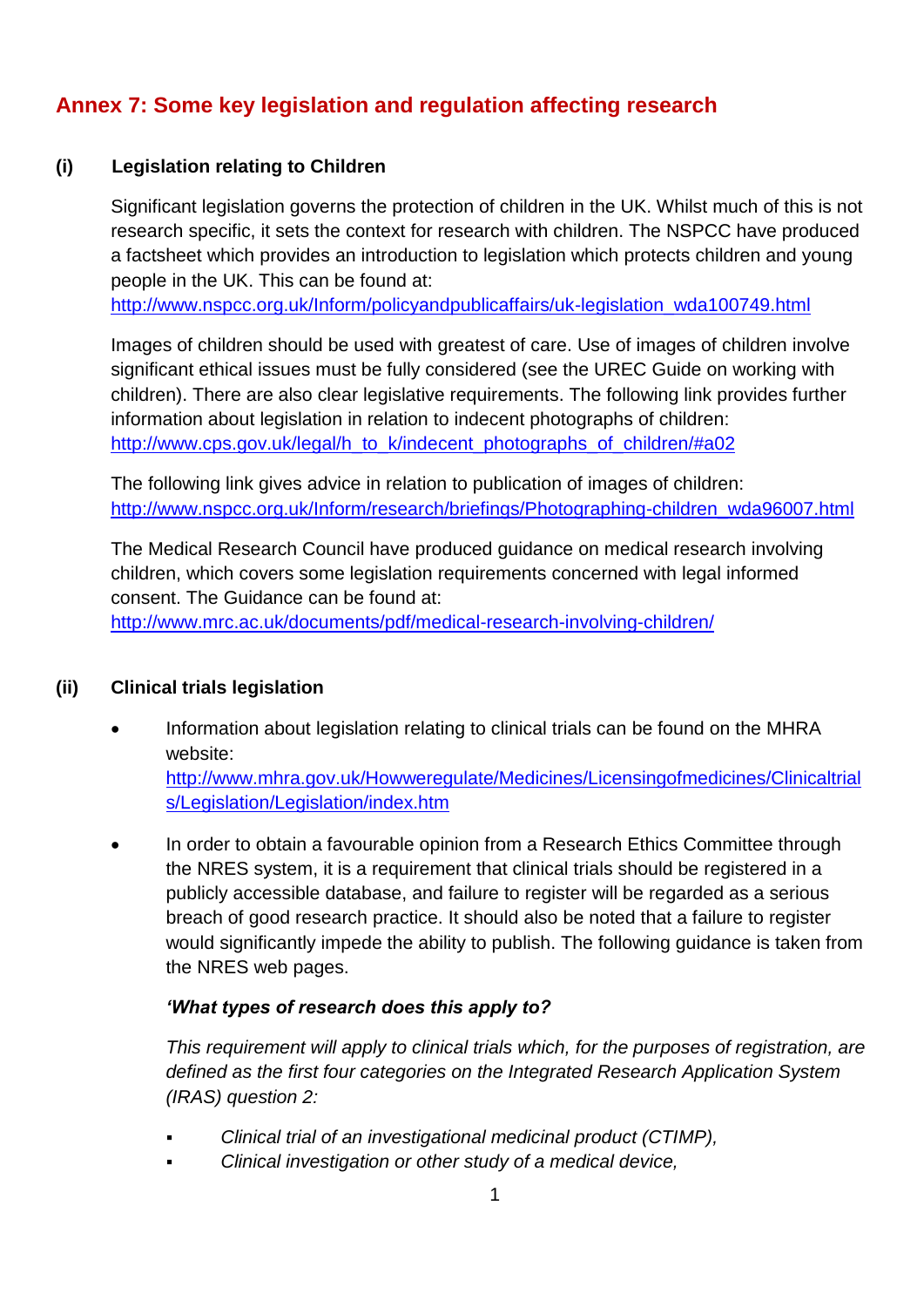- *Combined trial of an investigational medicinal product and an investigational medical device,*
- *Other clinical trial to study a novel intervention or randomised clinical trial to compare interventions in clinical practice.'*

## *'Accepted registers*

*These include:* 

- *EU Clinical Trials Register [\(http://www.clinicaltrialsregister.eu\)](http://www.clinicaltrialsregister.eu/). This register is linked to the EudraCT register, which is mandatory for all CTIMPs in patients authorised on or after 1 May 2004.*
- *International Standard Randomised Controlled Trials Number (ISRCTN) Register. This register accepts registration of randomised controlled trials and any other research study designed to assess the efficacy of health interventions in the human population.*
- *ClinicalTrials.gov. This is a register of studies in the United States and around the world.'*

Further guidance can also be found at: <http://www.hra.nhs.uk/documents/2013/10/clinical-trial-regulation-guidance.pdf>

- In addition to such external registration, all UWE Bristol clinical trials, including non CTIMP trials of interventions, must be registered on the UWE Bristol Clinical Trials Register via the Research Governance Manager.
- Additional guidance about good research practice in clinical trials is provided in the MRC's 'Guidelines for Good Clinical Practice in Clinical Trials', which can be found at:<http://www.mrc.ac.uk/Utilities/Documentrecord/index.htm?d=MRC002416>

It should be noted that there is new EU Clinical Trials regulation that will apply from 28 May 2016. This is intended to streamline the authorisation process. Further information can be found at:

[http://eur-lex.europa.eu/legal](http://eur-lex.europa.eu/legal-content/EN/TXT/?qid=1401366187088&uri=OJ:JOL_2014_158_R_0001)[content/EN/TXT/?qid=1401366187088&uri=OJ:JOL\\_2014\\_158\\_R\\_0001](http://eur-lex.europa.eu/legal-content/EN/TXT/?qid=1401366187088&uri=OJ:JOL_2014_158_R_0001)

# **(iii) Data Protection Act 1998**

- The University requires those conducting research to comply with the Data Protection Act.
- The University's data protection policy can be found at: <http://www1.uwe.ac.uk/aboutus/policies>

and further guidance can be found at**:** <http://www.uwe.ac.uk/finance/sec/dp/>

 The Data Protection Act relates to the protection and use of personal information. In terms of research, this is most likely to be personal information about external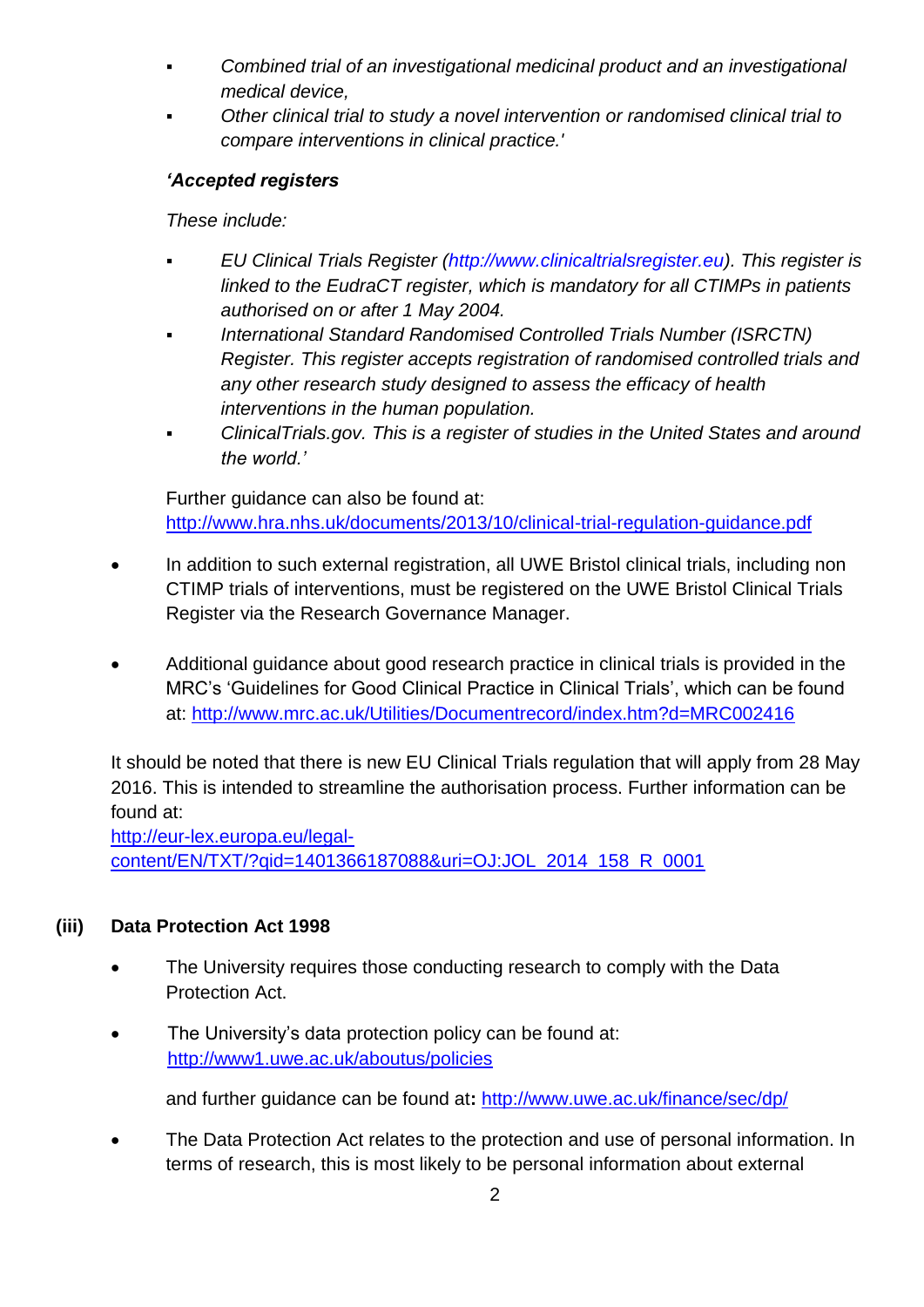research subjects. However, it should be noted that information held as part of the University's formal record about students and staff is also covered by the Act, and any proposed research use must be carefully considered in terms of legal probity, as well as ethical approval. The protection of personal data includes the need for secure storage, as well as proper consent for access and use.

 Guidance about data protection in relation to filming in public spaces can be found at: [http://www.jisclegal.ac.uk/ManageContent/ViewDetail/ID/3217/Is-it-okay-to-film](http://www.jisclegal.ac.uk/ManageContent/ViewDetail/ID/3217/Is-it-okay-to-film-people-in-public-places-21-August-2013.aspx)[people-in-public-places-21-August-2013.aspx](http://www.jisclegal.ac.uk/ManageContent/ViewDetail/ID/3217/Is-it-okay-to-film-people-in-public-places-21-August-2013.aspx)

#### **(iv) Dual use research**

A definition of dual use research from McLeish and Paul (2004) is given as follows:

'Dual use is a term that is applied to the tangible and intangible features of a technology that enable it to be applied to both hostile and peaceful ends with no, or only minor, modifications'.

Dual use technology is subject to a range of National and transnational controls, and researchers should ensure that they are compliant with the relevant legislation and regulation. Information about the requirements for the UK, Europe and the USA can be found at the links below:

<http://ec.europa.eu/trade/import-and-export-rules/export-from-eu/dual-use-controls/>

[https://www.gov.uk/uk-strategic-export-control-lists-the-consolidated-list-of-strategic](https://www.gov.uk/uk-strategic-export-control-lists-the-consolidated-list-of-strategic-military-and-dual-use-items)[military-and-dual-use-items](https://www.gov.uk/uk-strategic-export-control-lists-the-consolidated-list-of-strategic-military-and-dual-use-items)

#### **(v) Equality Act 2010**

The following is taken from: [https://www.gov.uk/equality-act-2010-guidance:](https://www.gov.uk/equality-act-2010-guidance)

The Equality Act 2010 legally protects people from discrimination in the workplace and in wider society.

It replaced previous anti-discrimination laws with a single Act, making the law easier to understand and strengthening protection in some situations. It sets out the different ways in which it's unlawful to treat someone.

## **(vi) The Freedom of Information Act 2000**

The following is taken from the Information Commissioner's Office Website [\(http://ico.org.uk\)](http://ico.org.uk/):

The Freedom of Information Act 2000 provides public access to information held by public authorities. It does this in two ways: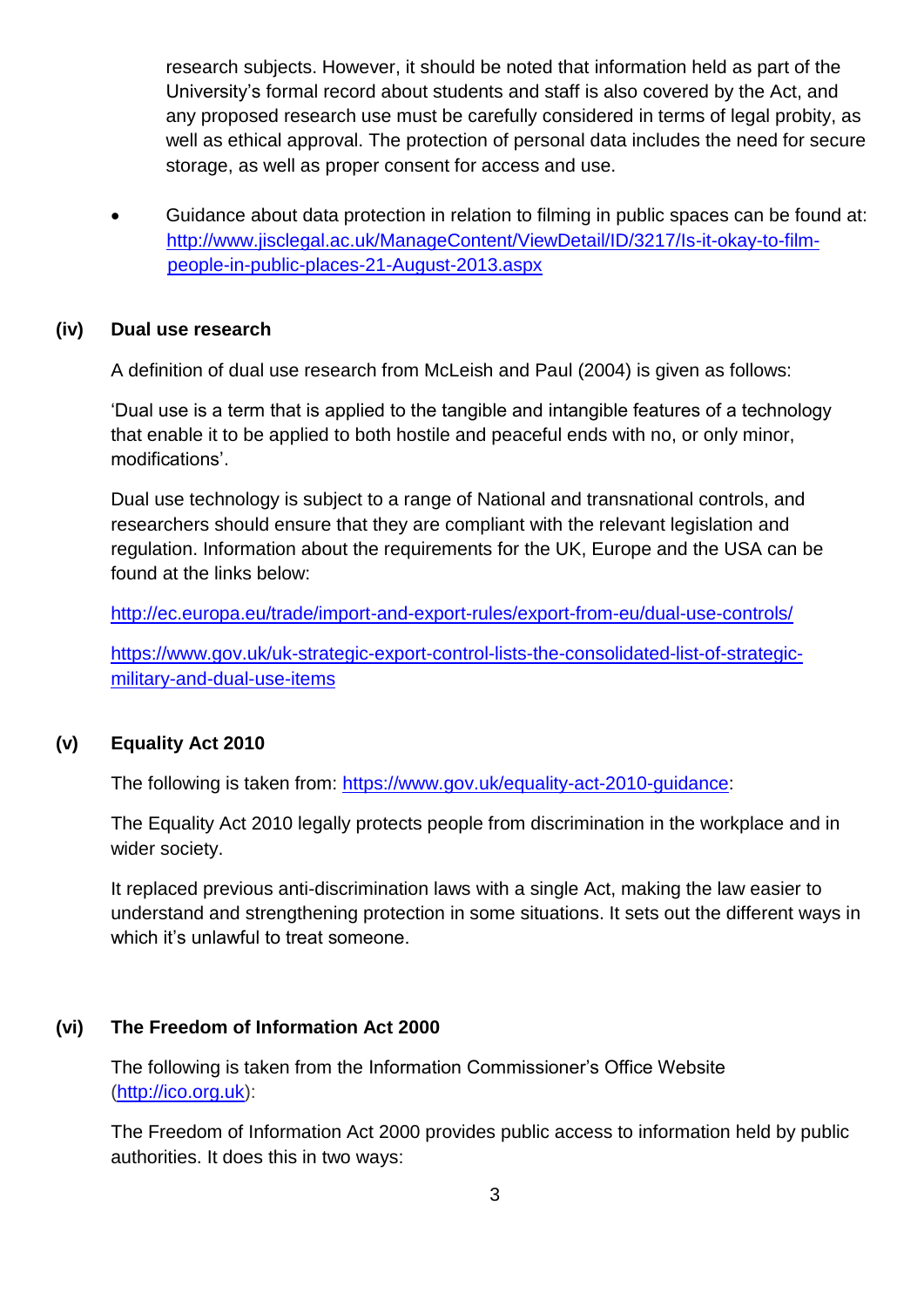- public authorities are obliged to publish certain information about their activities; and
- members of the public are entitled to request information from public authorities.

The Act covers any recorded information that is held by a public authority in England, Wales and Northern Ireland, and by UK-wide public authorities based in Scotland.

Further information can be found on the Information Commissioner's Office Website: [http://ico.org.uk/for\\_organisations/sector\\_guides/~/media/documents/library/Freedom\\_of\\_In](http://ico.org.uk/for_organisations/sector_guides/~/media/documents/library/Freedom_of_Information/Detailed_specialist_guides/definition_document_for_universities_and_higher_education_institutions.pdf) [formation/Detailed\\_specialist\\_guides/definition\\_document\\_for\\_universities\\_and\\_higher\\_edu](http://ico.org.uk/for_organisations/sector_guides/~/media/documents/library/Freedom_of_Information/Detailed_specialist_guides/definition_document_for_universities_and_higher_education_institutions.pdf) [cation\\_institutions.pdf](http://ico.org.uk/for_organisations/sector_guides/~/media/documents/library/Freedom_of_Information/Detailed_specialist_guides/definition_document_for_universities_and_higher_education_institutions.pdf)

## **(viii) Genetic modification legislation**

- UWE Bristol is not involved in the release or marketing of GMOs or GM products. We do, however, undertake research which involves the contained use of genetically modified organisms. This is regulated under the Genetically Modified Organisms (Contained Use) Regulations 2014. This is the primary piece of legislation that applies to the use of genetically modified organisms in the workplace. Links to this legislation can be found at:<http://www.hse.gov.uk/biosafety/gmo/index.htm>
- Information about the requirements with which UWE Bristol researchers must comply can be found on the 'standards' page of the University health and safety web pages (HSS22). Also more specifically on the HAS Health and Safety intranet pages: [https://intranet.uwe.ac.uk/sites/hlshas/Pages/Genetically-Modified-Organisms.aspx.](https://intranet.uwe.ac.uk/sites/hlshas/Pages/Genetically-Modified-Organisms.aspx)
- GM research at the University is governed by the Genetic Modification Safety Committee. Further details and guidance on conducting GM research at UWE Bristol can be obtained from the committee chair or the Biological Safety Officer. Their details can be accessed via the HAS Health and Safety intranet pages, using the link given above.

# **(ix) Health and Safety at Work Act 1974**

- The Health and Safety at Work Act 1974 imposes a general duty on the University to ensure that by the manner in which it conducts its activities, there is an absence of risks to the health and safety of its staff and others (students, visitors, contractors, etc.) *so far as is reasonably practicable.*
- "So far as is reasonably practicable" means that the degree of risk in a particular activity or circumstance must be balanced against the time, trouble, cost and physical difficulty of taking measures to avoid the risk. The appropriate efforts to counterbalance the risk are the control measures – the preventative and protective measures.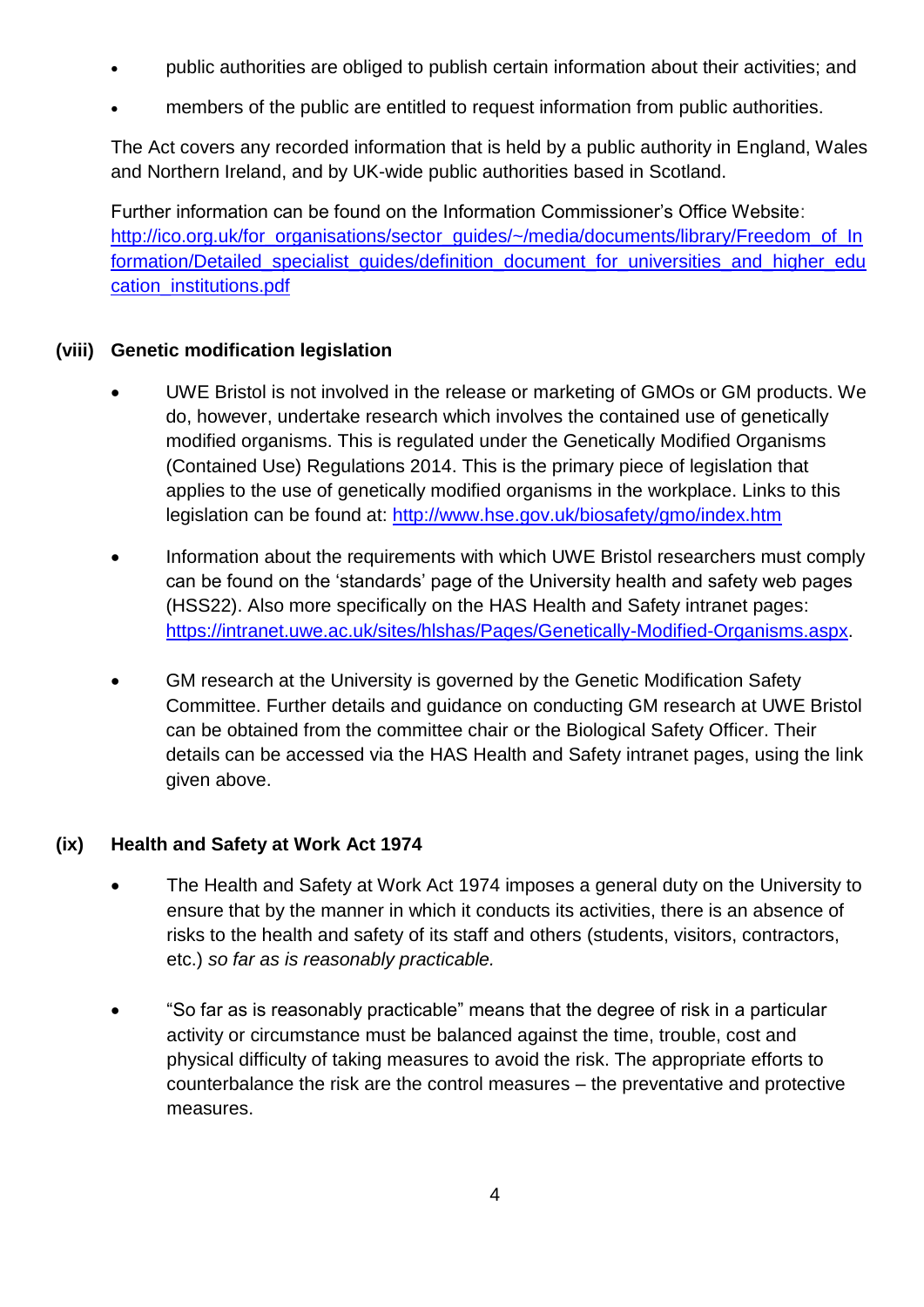- The *Management of Health and Safety at Work Regulations* (MHSW) specifically requires the University to make a "suitable and sufficient" assessment of the risks to the health and safety of its staff and others (students, visitors, contractors, etc.) who are exposed to risks arising out of the University's activities… "for the purposes of identifying the measures (it) needs to take to comply with the requirements and prohibitions imposed upon (it)…
- Further details can be found at:<http://www.hse.gov.uk/legislation/hswa.htm>

### **(x) Human Tissue Act 2004**

- The Human Tissue Act 2004 'regulates the removal, storage and use of human tissue. This is defined as material that has come from a human body and consists of, or includes, human cells'.
- The Human Tissue ACT regulations can be complex to interpret. A decision will need to be made firstly as to whether the tissue is 'relevant material' under the Act (and the Act does relate to less obvious tissue, such as the residual cells in urine and faeces, even where the research will not use these cells). A decision will also need to be made about whether the research is for a 'scheduled purpose'. Such decisions are not always clear cut. Researchers (including student research Supervisors) are therefore expected to consult for advice with the Research Governance Manager in relation to any research involving human tissue. All human tissue projects must be logged on the UWE Bristol Human Tissue Register. Material containing human cells can be held without a license for a period of a few days, specifically and solely for the purpose of rendering it acellular, but no research whatsoever can occur on those samples, even if that research would itself render the samples acellular, or can be done within a few days. Human Tissue research at UWE Bristol is governed by the Human Tissue Sub Committee, and advice is also available from its members via the Research Governance Manager.
- General Guidance about the Human Tissue Act can be found at: [http://www.hta.gov.uk/legislationpoliciesandcodesofpractice/legislation/humantissuea](http://www.hta.gov.uk/legislationpoliciesandcodesofpractice/legislation/humantissueact.cfm) [ct.cfm](http://www.hta.gov.uk/legislationpoliciesandcodesofpractice/legislation/humantissueact.cfm)

The University's human tissue research procedures can be found at: <http://www1.uwe.ac.uk/research/researchethics/policyandprocedures.aspx>

- Research using human tissue must be registered on the UWE Bristol Human Tissue Register, via the Research Governance Manager. It is the responsibility of Project Managers to ensure that the entry in the human tissue register for their research is kept up to date.
- The University does not currently have a site license for human tissue research. It is therefore necessary to obtain permission from an NHS REC via the NRES system on a project by project basis. Some uses are not licensable via this mechanism, such as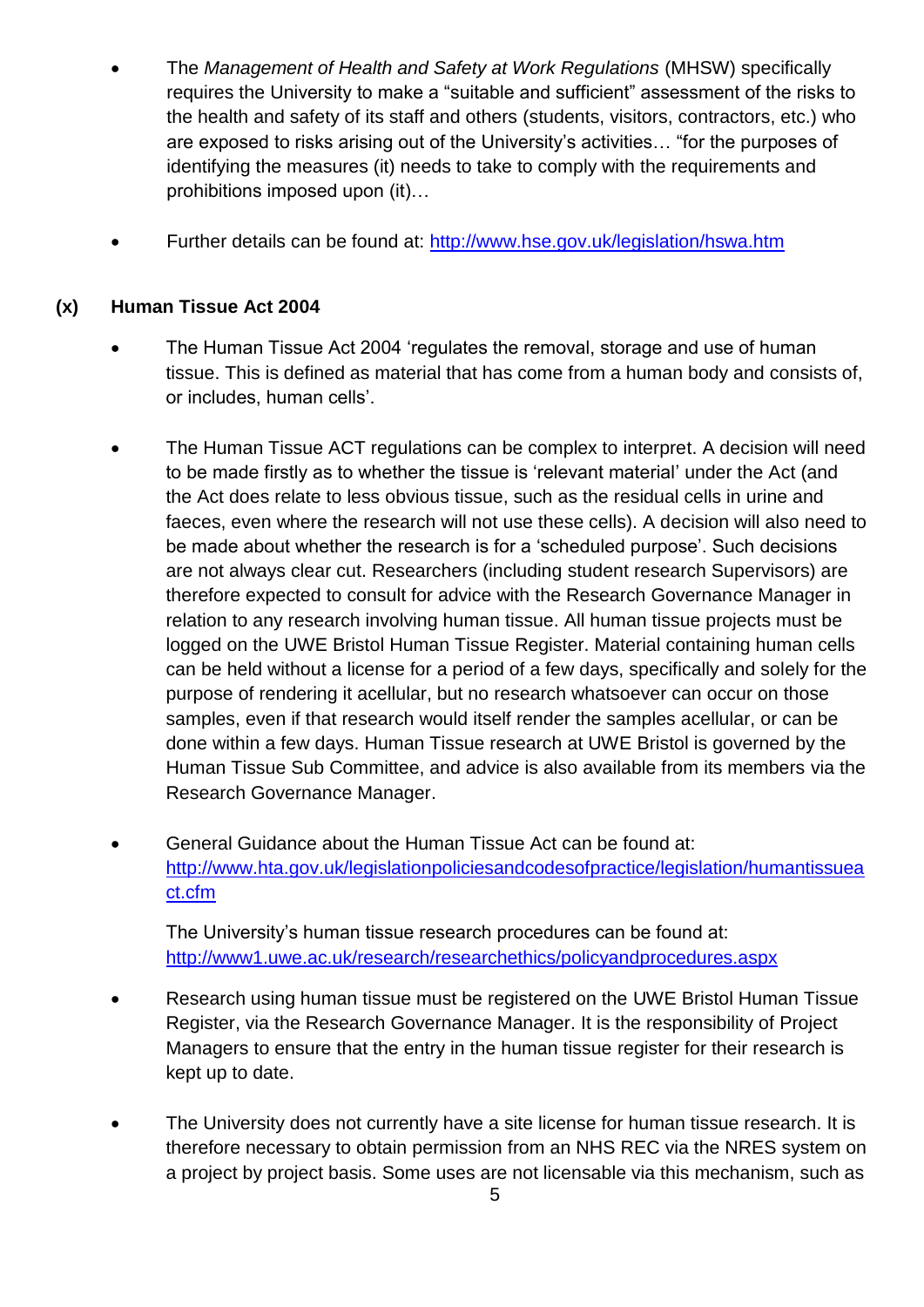tissue banks, which cannot currently be held at UWE Bristol. This also means that tissue cannot be stored after the project NHS REC approval has expired, without an approved amendment of the end date. The tissue can only be used for the purposes set out in the NHS REC application, without a further application or an application for an amendment (and only then if this is in line with participant consent). It is the Project Manager's responsibility to ensure that NHS REC permission is up to date and conditions adhered to, and that tissue is not retained by the University past the expiry date of the permission. At the end of the project the tissue either needs to be destroyed, moved to another site which has a site license, or a further NHS REC project application for new work completed before the end date of the existing approval. Any such further permissions must be in place in advance – tissue cannot be stored at UWE Bristol for any time period without permission, as this would be unlawful.

It should be noted that a lack of compliance with the legislation can result in a prison sentence.

## **(xi) Intellectual Property Legislation**

- The University requires those conducting research to comply with Intellectual Property legislation.
- Information about intellectual property legislation can be found on the Intellectual Property Office website at:

[http://www.ipo.gov.uk](http://www.ipo.gov.uk/)

## **(xii) The Mental Capacity Act 2005**

- The Mental Capacity Act 2005, covering England and Wales, provides a statutory framework for people who lack capacity to make decisions for themselves, or who have capacity and want to make preparations for a time when they may lack capacity in the future. It sets out who can take decisions, in which situations, and how they should go about this. Because the Act is intended to assist and support people who may lack capacity, the Act protects people who take part in research projects but lack capacity to make decisions about their involvement. It makes sure that researchers respect their wishes and feelings. UWE Bristol research involving people who lack capacity must comply with the requirements of the Act.
- Guidance and information, including guidance in relation to research, is provided in the Mental Capacity Act 2005 Code of Practice, which can be found at: [https://www.justice.gov.uk/downloads/protecting-the-vulnerable/mca/mca-code](https://www.justice.gov.uk/downloads/protecting-the-vulnerable/mca/mca-code-practice-0509.pdf)[practice-0509.pdf](https://www.justice.gov.uk/downloads/protecting-the-vulnerable/mca/mca-code-practice-0509.pdf)